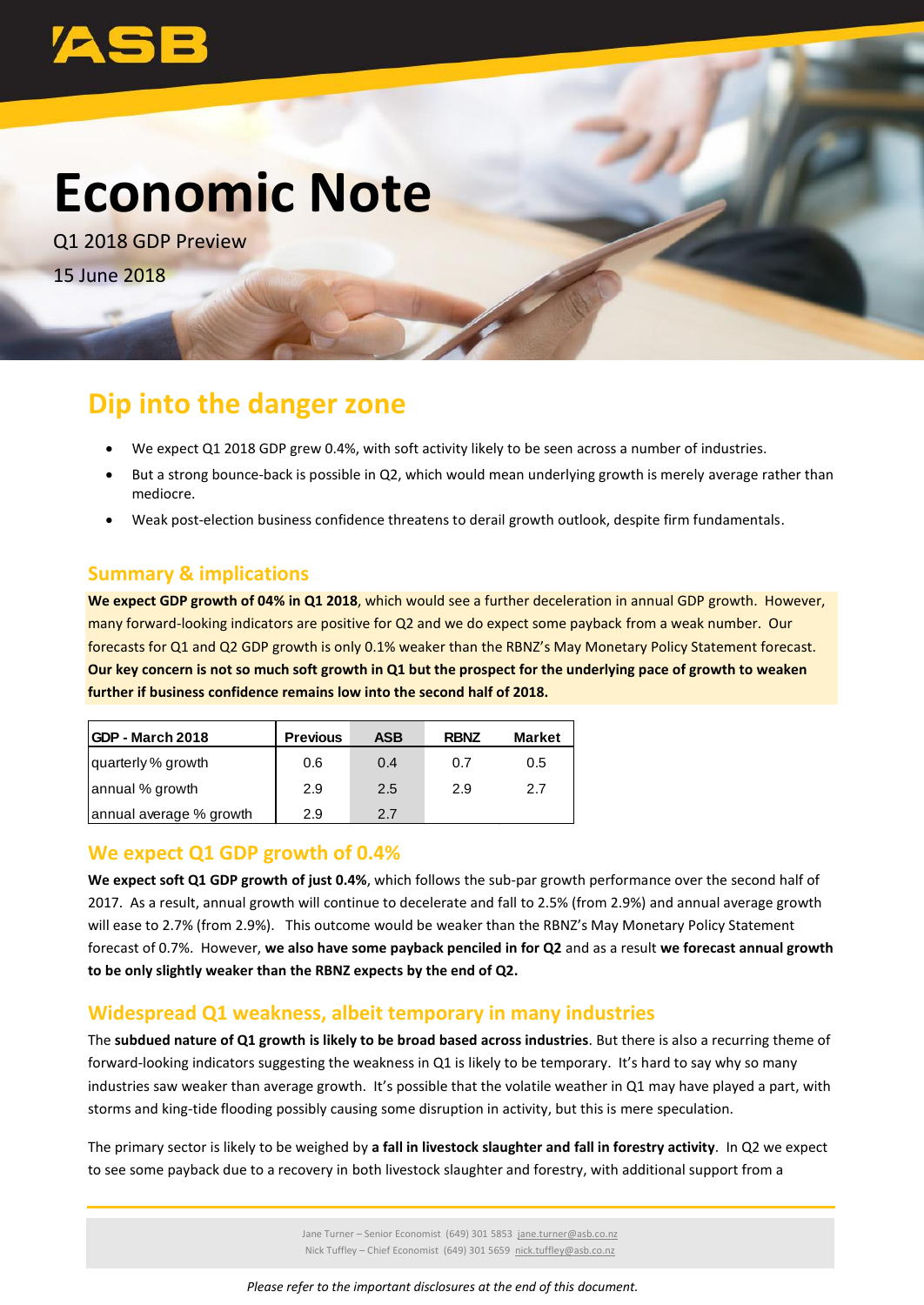recovery in dairy production over Q2 (as production returns to normal levels after a weather-impacted season).

Activity in goods-producing industries is likely to remain fairly flat over Q1, with **small dip in construction** sector activity. **Manufacturing activity** is likely to provide some offset with **relatively modest growth**. Forward-looking indicators point to stronger growth in both these sectors in Q2. Activity indicators for electricity and wholesale trade also point to soft Q1 production growth. The **Q1 retail trade survey was weak, but this looks to be temporary as vehicle sales fell** on disruptions to vehicle imports.

Meanwhile, the **services sector also looks to have only grown modestly**. Our indicators are largely based off the Quarterly Employment Survey (QES) (which is the main reason for some weak services forecasts in Q1) so there is always potential for stronger outcomes in services.

### **Weak exports, household spending and construction to weigh on expenditure.**

From the expenditure side, the economy also looks weak. The retail trade survey suggests Q1 household spending growth was soft. Weak construction activity will weigh on investment – although indicators suggest investment in plant

### -4.0 -2.0 0.0 2.0 4.0 Agri/forestry/fishing Mining Manufacturing Elect/gas/water/waste **Construction** Wholesale Trade Retail Trade & Accommodation Transport/postal/warehousing Media/telecommunications Fin. & insurance services Rental/hiring/real estate Prof/scientific/technical/admin Public admin & safety

**Q1 2018 PRODUCTION GDP** (Quarterly % Change)

### Education/training Health care/social assistance Arts/recreation/other services

and machinery equipment may have grown on top of Q3's strong lift (which would be encouraging to see if proves correct). Trade data point to a fall in exports, resulting in a substantial drag on GDP growth.

### **Weak business confidence suggests underlying growth to remain soft**

Some of the weakness in Q1 growth is temporary, and we do expect some pay back in Q2 – with a 1% qoq increase currently penciled in**. Nonetheless, if our H1 2018 forecasts prove correct, the underlying pace of growth over these two quarters remains slightly underwhelming given that population growth remains strong.** 

Furthermore, the **post-election slump in business confidence has lasted longer than we had initially expected** (in particular, measures of businesses' expectations for their own activity along with employment and investment intentions). Low confidence in commercial construction and agriculture reflect challenges facing these particular industries, but beyond these sectors the broad-based nature of low confidence is surprising and concerning.

**NZ's economic fundamentals are strong**. Global demand for NZ exports of goods and services is strong. Our export prices are high and our import prices are low. Interest rates remain low and stimulatory. The labour market is gradually tightening. Net migration is running close to record highs, and the mix of migrants has shifted away from thrifty students and towards those on working visas (who are likely to spend more on goods and services in NZ). Soft GDP growth and weak business confidence are somewhat of a conundrum.

**Regardless of the outcome for Q1, we expect the RBNZ will continue to champion the strong fundamentals for growth outlook and continue to play its part by holding interest rates at low levels for at least another year to come**.